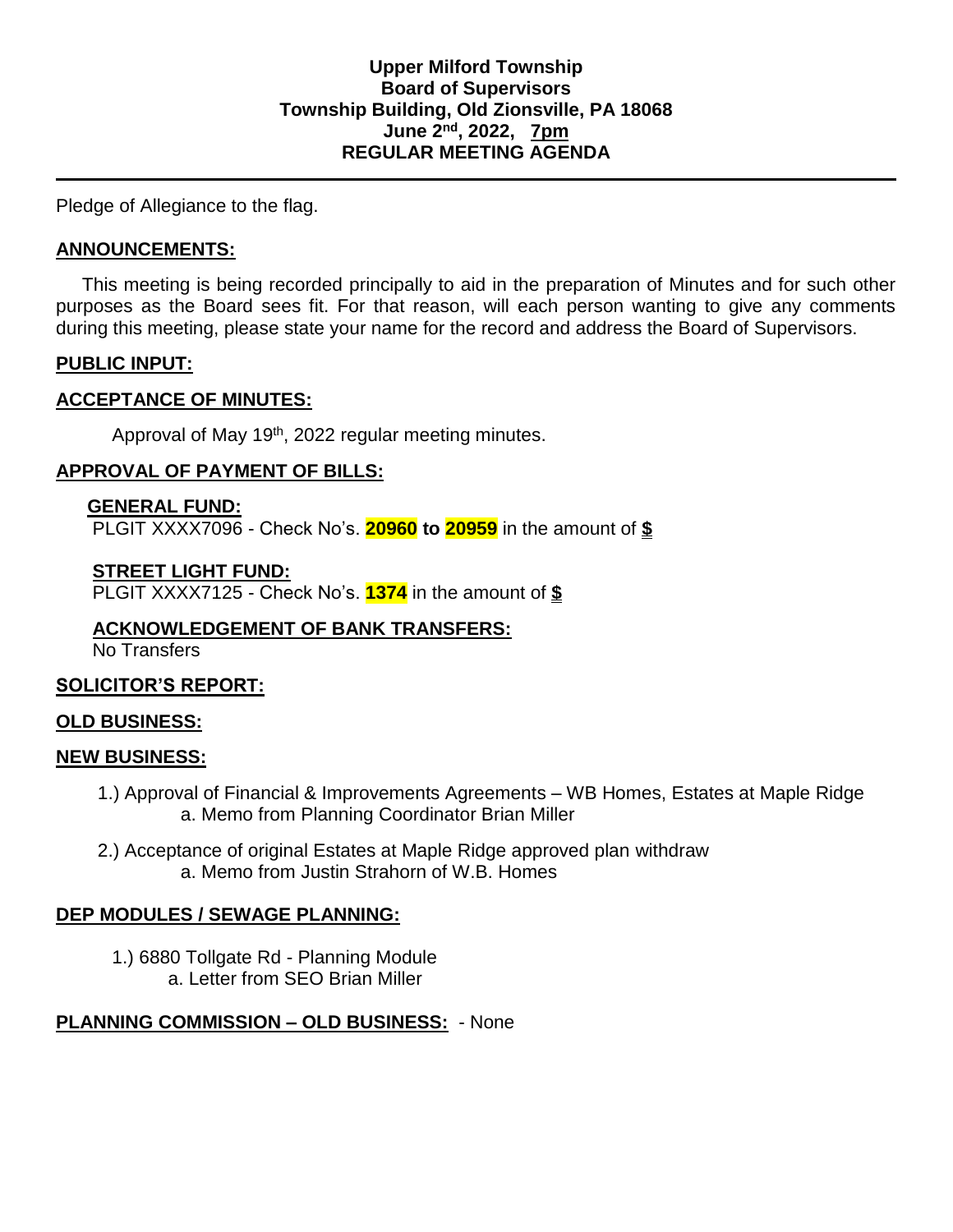# **PLANNING COMMISSION – NEW BUSINESS:**

- 1.) Upper Saucon Plan review a. Letter from Planning Coordinator Brian Miller
- 2.) Time Extensions a. Letter from Planning Coordinator Brian Miller

### **SUBDIVISIONS – IMPROVEMENTS:**

- 1.) Approval Omega Homes Time Extension until 12/20/2022 a. Letter from Omega Homes – Avi Hornstein
- 2.) Approval Fields at Indian Creek Phase 3 time extension until August 7<sup>th</sup>, 2023 a. Letter from Richard Koze
- 3.) Approval Fields at Indian Creek Phase 4/5 time extension until August 30<sup>th</sup>, 2023 a. Letter from Richard Koze
- 4.) Approval Fields at Jasper Ridge time extension until August 7<sup>th</sup>, 2023 a. Letter from Richard Koze

# **CORRESPONDENCE:**

- 1.) Request from Macungie Borough for Special Fire Police for: Antique Truck show - June 17 & 18<sup>th</sup> 2022 Das Awkscht Fescht Car Show - August 5-7, 2022 Wheels of Time Car Show - August 26-28, 2022 a. Letter from Macungie Manager John Brown
- 2.) Request for Fire Police Assistance from Emmaus Borough Halloween Parade October 15, 2022 at 7:30 pm and the rain date of October 16<sup>th</sup> at 6:30 pm a. Letter from Operations Sergeant Bryan Hamscher
- 3.) Parking Concerns letter a. Letter from Jasper Ridge HOA

# **OTHER ISSUES:** - None

# **REPORTS:**

Emergency Services Committee Report:

Township Emergency Management Coordinator: N/A

Emergency Services Call Report: No Report

Fire Companies:

Emmaus Library: